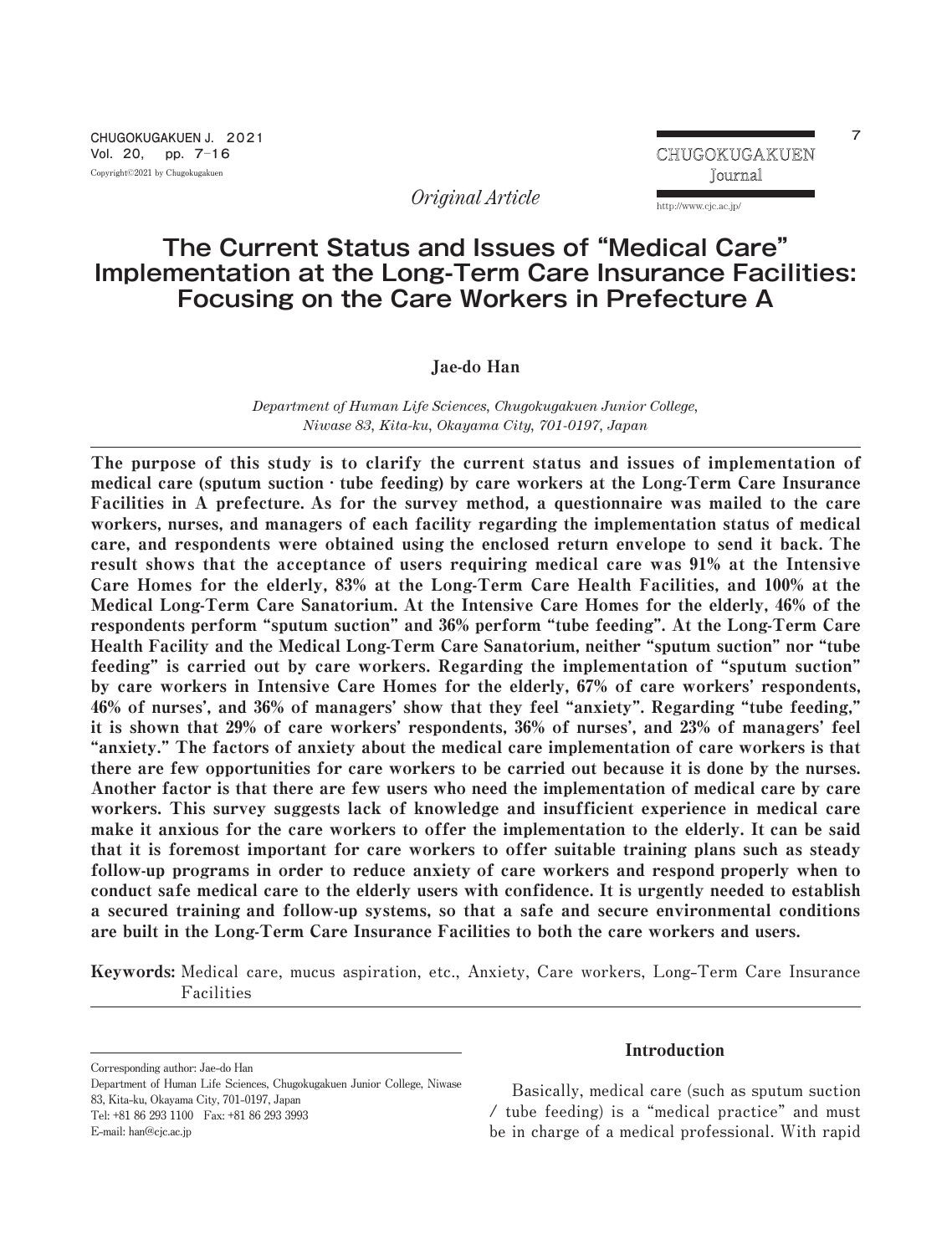**aging population, the need of medical care such as mucus aspiration, etc. is increasing at a high speed, but most care workers cannot deal with the situation adequately. Partial amendment of Longterm Care Insurance Law MHLW (2010), is now allowed for care workers to provide medical care under the condition of a qualified and properly trained care worker, including the "Social Worker and Long-term Care Welfare Act (Act No. 30 of 1987)" on April 1,2012 and this regulation.**

**In response to the above laws and regulations, notification is given regarding the curriculum of medical care education in the certificated care worker college or training facilities. (MECSST / Ordinance of MHLW(2013). Since 2012, the certificated care worker college or training facilities has added to the new core criteria of the Medical Care, to the existing three core criteria (Human and Society, Long-term Care, and the Mechanism of the Mind and Body).** 

**A Care worker must complete on- thejob training about medical care such as mucus aspiration etc., at a registered training institution in the prefecture, and receive a certification of certified specific implementation care worker. After that, medical care can be provided to an unspecified target person. However, the current situation is that there are few registered training institutions and care businesses where a care worker receives an on-the-job training such as mucus aspiration, etc. MHLW (2020). For this reason, there are few opportunities for care workers to take on-the-job training, and even they have taken on-the-job training, they don't have enough knowledge and experience for implementation. Most of the cases, nurses are in charge of mucus aspiration, etc. In implementing medical care such as mucus aspiration, etc., abundant expertise and risk management skills which are premises for each conduct are required.**

**According to Morinaga (2016), insufficient placement of nurses and inadequate guidance system are pointed out for not properly being proceeded on-the-job training at the Longterm Care facilities. Kawashima et al (2017), explain that knowledge about microbiology that encourages care workers to understand not just the structure and function of the human body, but**

**also the route of infection is extremely lacked. It is pointed out that the acquisition of knowledge on the infection prevention through training is an important issue. It also reports that the lack of on-the-job training in medical care at facilities for the elderly and the lower number of implementation of care workers are reflected in the anxiety to the implementation itself.**

**It is expected that the medical care needs of elderly users will expand more and more with the increase of the aging population, but the implementation of medical care such as mucus aspiration, etc. by care worker at each facility has not yet been seized. Therefore, the purpose of this study is to clarify the current situation of medical care implementation, such as sputum aspiration, etc. and also the awareness of occupational function on the implementation of mucus aspiration, etc. toward care workers working at long-term care insurance facilities in prefecture A.**

#### Methods

#### *1. Participants*

**60 intensive care homes for the elderly, 38 long-term care health facilities, and 38 medical long-term care sanatorium in A prefecture are surveyed as the target facilities. Respondents are acquired from a total of 59 facilities, including 35 intensive care homes for the elderly, 13 long-term care health facilities, and 11 medical long-term care sanatorium. The subjects of the questionnaire survey were one manager, one nurse, and one care worker in each facility.**

#### *2. Study method*

**A self-administered questionnaire was conducted by mailing to the care workers, nurses, and managers at each facility, and respondents were obtained using the enclosed return envelope to send it back.**

#### *3. Survey items*

**1) Basic attributes**

**Gender, age, qualifications (1st training, 2nd training, 3rd training), years of employment.**

**2) Survey items regarding medical care implementation**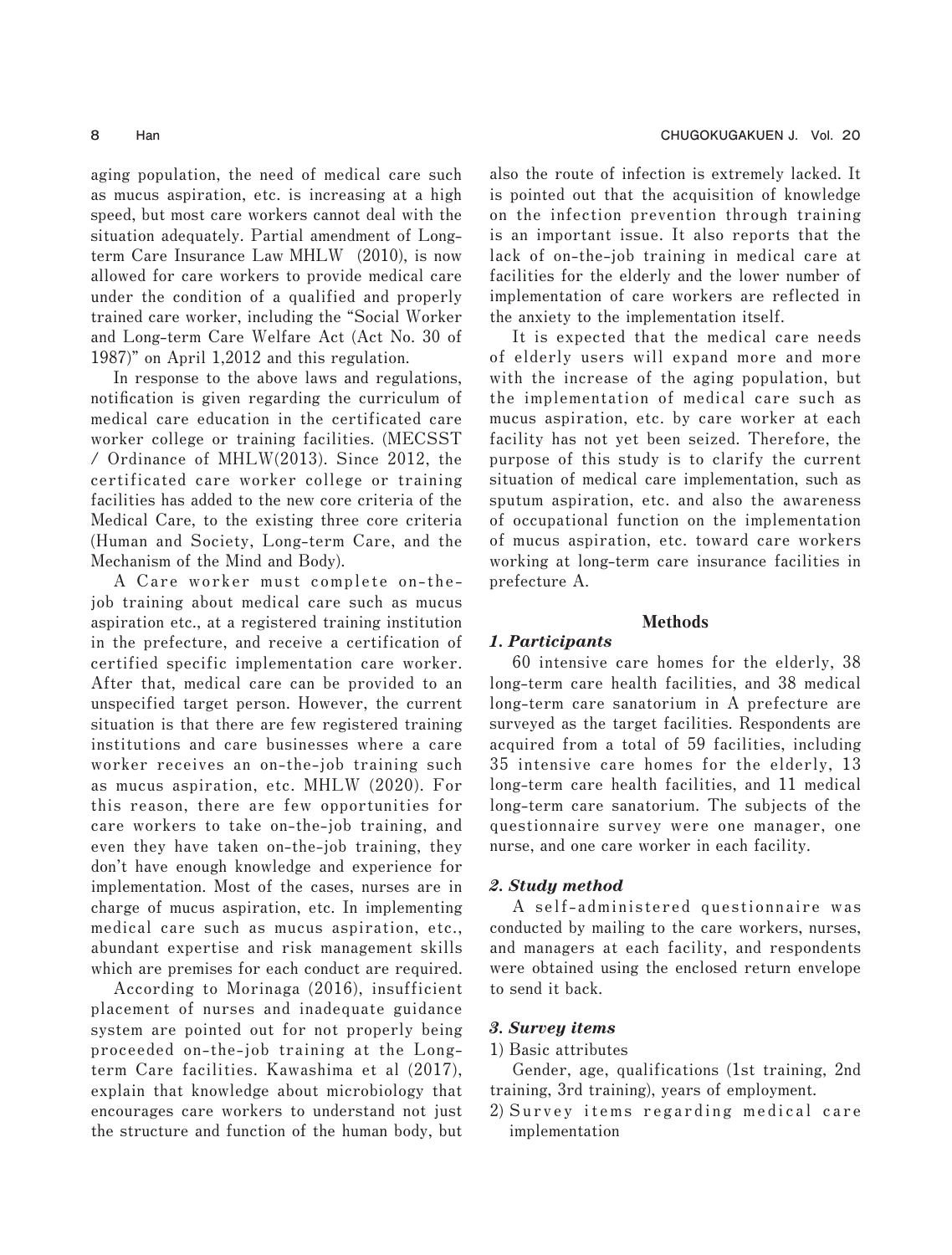**Questions about sputum suction**

- **① Acceptance status of users who require sputum suction (intraoral, intranasal, internal tracheal cannula)**
- **② Implementation status of sputum suction by care workers**
- **③ Reasons not to perform sputum suction by care workers**
- **④ Yes or No question of "anxiety" in the implementation of sputum suction by care workers**
- **⑤ Request for relieving anxiety (free description)**

**Tube Feeding Questions**

- **① Acceptance status of users who require tube feeding (nasal tube, gastrostomy or intestinal fistula)**
- **② Implementation status of tube feeding for care workers**
- **③ Reasons not to provide tube feeding by care workers**
- **④ Y e s o r N o o f "anxiety" i n the implementation of tube feeding by care workers**
- **⑤ Request for relieving anxiety (open ended question)**

**In addition, the questionnaire item "Do you feel that medical care is worthwhile?" is added.**

#### *4. Statistical analysis*

**The collected survey results were simply tabulated by Excel. In addition, the answers given by free description were classified according to the content of the answers. The purpose of this study is to catch the current situation of care workers whether they carry out the medical care implementation, we mainly analyzed the data of care workers. For the terms in English related to the long-term care and welfare used in this paper, the literature of Yoshida (2016) was cited.**

#### *5. Ethical considerations*

**Written explanations and consent from the research subjects regarding the purpose of the research is obtained. The contents of the explanation and consent form include the**

**contents of the questionnaire and the privacy policy. The personal information used for this research is included with freedom and withdrawal of research participation, rewards, conflicts of interest, management and disposal methods of the questionnaire, publication of research results, intellectual property, etc. Ethical approval is admitted by the Toyama College of Welfare Science Ethics Review Committee (June 5, 2019, approval number 2019-003) before the research is carried out.**

#### Results

**This survey is conducted with the help and understanding of 135 long-term care insurance facilities, and the respondents are obtained from 56 facilities (survey response rate 41.1%). Of these, 38 facilities (69%) answered that there are care workers who have a certification of certified specific implementation care worker (hereinafter referred to as "certification holders"). The functional types of each occupation for which respond to the questionnaire are 41 managers, 43 nurses, and 38 care workers, for a total of 122 respondents. There are 17 facilities (31%) without certification holders of care workers. Blank items are excluded from the analysis.**

#### *1. Attributes of Care workers*

**Table 1 shows the participant characteristics. The gender was 9 males (24%) and 29 females (76%). 10 (26%) are in 20s, 8 people (21%) in 30s, 15 people (39%) in 40s, and 5 people (13%) in 50s. The number of qualifications hold is the highest in the 1st training with 6 people (21%), the 2nd training with 21 people (72%), and the 3rd training with 2 people (7%). It is shown that the number of 2nd training is the highest. The number of years of service is the highest at 15 people (39%) for 10 years or more, followed by 14 people (37%) for 4-7 years. Regarding the status of qualification holders by work facility, the 2nd training for Intensive Care Homes for the elderly was 21 people (81%), and the 1st training for the Long-Term Care Health Facilities was 2 people (100%).**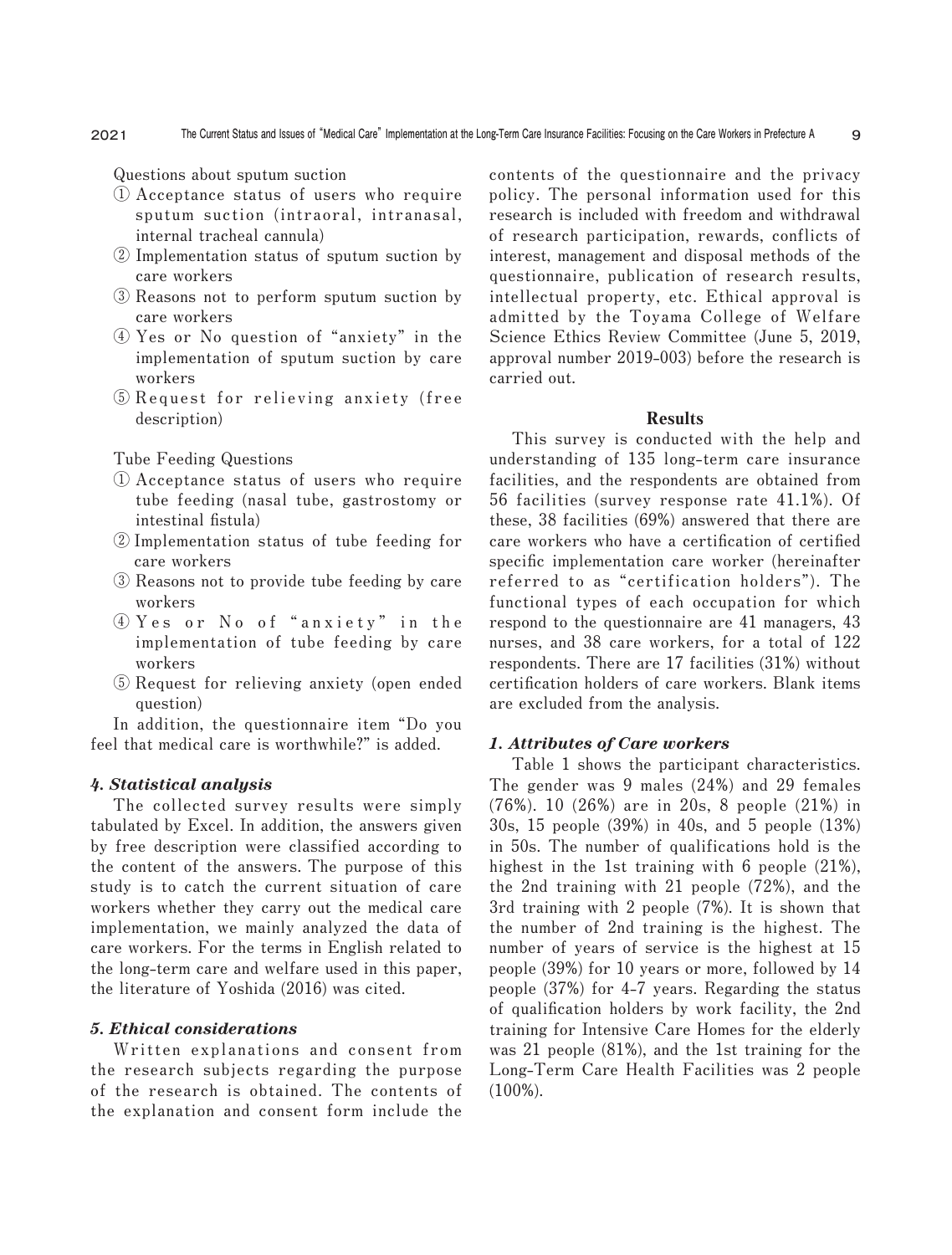|                             |                                                                         |                                | care worker<br>$n=38$ (%)          |  |
|-----------------------------|-------------------------------------------------------------------------|--------------------------------|------------------------------------|--|
| <b>Sex</b>                  | Male                                                                    | 9                              | (24)                               |  |
|                             | Female                                                                  | 29                             | (76)                               |  |
| Age(years)                  | $20 - 29$                                                               | 10                             | (26)                               |  |
|                             | $30 - 39$                                                               | 8                              | (21)                               |  |
|                             | $40 - 49$                                                               | 15                             | (39)                               |  |
|                             | $50 - 59$                                                               | 5                              | (13)                               |  |
|                             | 60 Years and over                                                       | $\theta$                       | (0)                                |  |
| Qualification               | 1st training                                                            | 6                              | (16)                               |  |
|                             | 2nd training                                                            | 21                             | (55)                               |  |
|                             | 3rd training                                                            | 2                              | (5)                                |  |
|                             | Unknown                                                                 | 9                              | (24)                               |  |
| Work facility               | intensive care homes for the elderly                                    | 33                             | (87)                               |  |
|                             | long-term care health facilities                                        | 4                              | (8)                                |  |
|                             | medical long-term care sanatorium                                       | 1                              | (3)                                |  |
| years of service<br>(years) | Less than 1Years<br>$1 - 4$<br>$4 - 7$<br>$7 - 10$<br>10 Years and over | $\theta$<br>3<br>14<br>6<br>15 | (0)<br>(8)<br>(37)<br>(16)<br>(39) |  |

Table 1. **Participant characteristics**

# *2. Acceptance status of users requiring medical care by long-term care facility*

**Acceptance status of users requiring medical care is asked to nurses at each facility, and received respondents from 40 people. The results show that the acceptance of users requiring "tube feeding" at the Intensive Care Homes for the elderly, is the most common with 31 people (91%), and the acceptance of users requiring "sputum suction" is 27 people (79%). The acceptance of users requiring both "sputum suction" and "tube feeding" at the Long-Term Care Health Facility, is 6 people (83%). The acceptance**



Fig. 1. **Acceptance of medical care**

**of users requiring both "sputum suction" and "tube feeding" at the Medical Long-Term Care Sanatorium, is 4 people (100%) (Fig.1).**

# *3. Percentage of care workers involved in "medical care" at long-term care facility*

**A questionnaire is conducted on the involvement of care workers in medical care. Regarding the questionnaire "Does the care worker carry out sputum suction?", 11 people (46%) answered "Yes" and 13 people (54%) answered "No" at the Intensive Care Homes for the elderly. Regarding the questionnaire "Does the care worker provide tube feeding?", 4 (36%) answered "Yes" and 7 (64%) answered "No" at the Intensive Care Homes for the elderly. The same questionnaire items were asked at the Long-Term Care Health Facility, and the results show that none of the care worker (0%) answer "yes" and 5 (100%) people answered "No" for both "sputum suction " and "tube feeding". At the Medical Long-Term Care Sanatorium, none of them (0%) answer "yes" and 4 (100%) people "No" for both "sputum suction " and "tube feeding"(Fig.2).**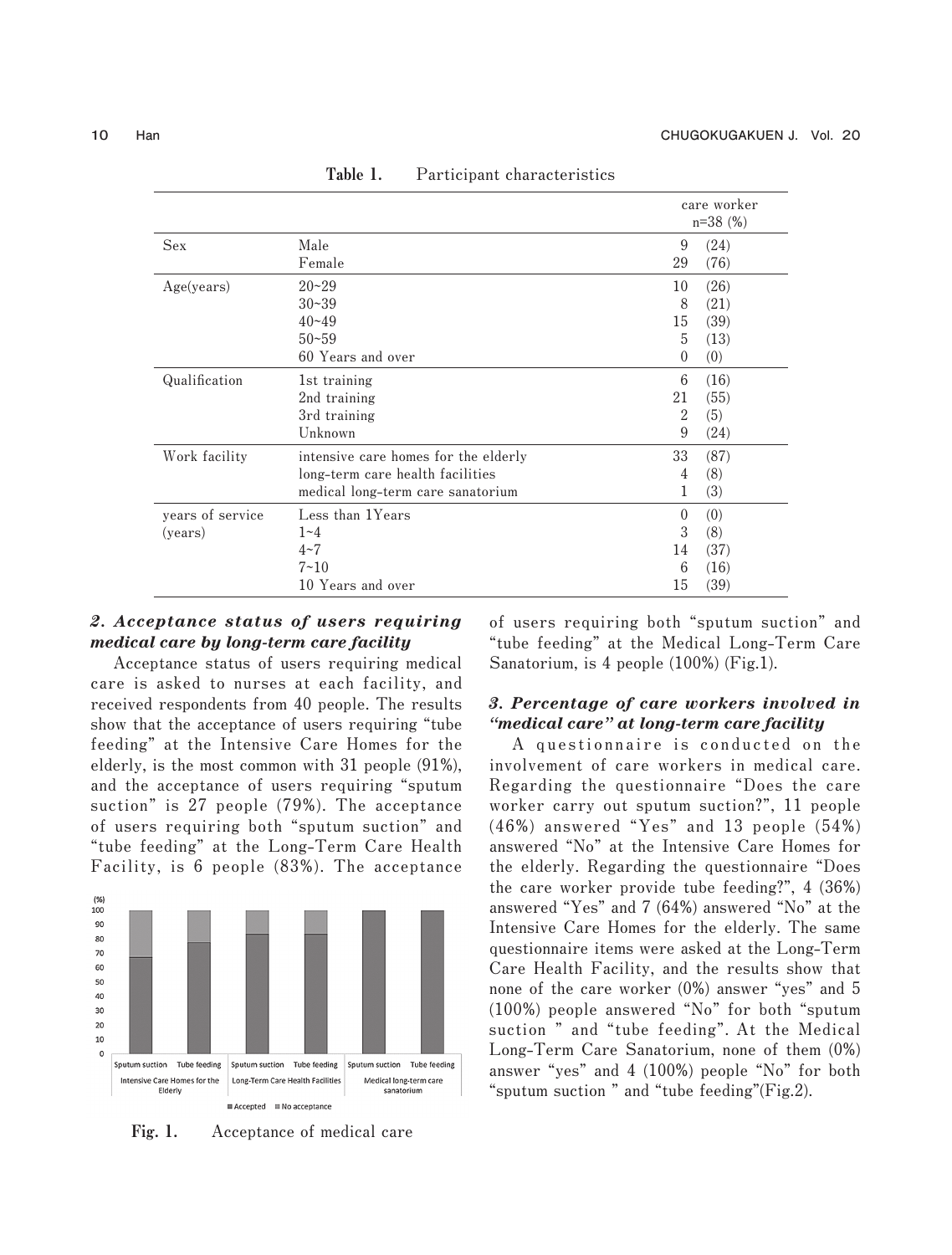

Intensive Care Homes for the Elderly





Fig. 3. **Anxiety about the implementation of medical care by care workers (by occupation)**

# *4. Awareness of "anxiety" regarding the medical care implementation of care workers by functional occupation*

**A questionnaire was conducted to care workers, nurses, and managers regarding their anxieties on the medical care implementation (sputum suction / tube feeding) of care workers.**

**Regarding the questionnaire "Are there any" anxieties "for care workers to perform sputum suction?, the respondents show that 24 (67%) people answer "Yes", and and 8 people (33%) answered "No.". As for the nursing staff, 11 (46%) people say "Yes" and 13 (54%) people say No". As for the managers, 10 (36%) people say "Yes" and 18 (64%) are "No". Regarding the questionnaire, "Are there any "anxieties" for the care workers to tube feeding implementation?", the respondents show that 10 (29%) of the care workers say "Yes" and 26 (71%) are "No". As for the nursing staff, 4 (36%) people say "Yes" and 7 (64%) are "No". As for the managers, 3 (23%) people say "Yes" and 9 (77%) are "No" (Fig.3).**

### *5. The questionnaire item "Do you feel that the medical care implementation is rewarded?*

**In this research, the questionnaire item "Do you feel that the medical care implementation is rewarded?" is asked as yes or no questions, and also open ended question on the reason. The results show that 20 people (53%) answer "yes", 15 (39%) answer "no", and 3 (8%) no respondents.**

**Regarding the reasons for "yes", the respondents show that "For quick responses to users", "For ready to rapid responses to users on site", "For no nurses on the night shift and care workers' responsibility", "For expanding the medical care implementation skill." Regarding the reasons for "No", the respondents show that "No chances to provide medical care implementation to users' because nurse staff done", "Medical care implementation is a part of the work", "The risk and responsibilities related to the medical care implementation", and "Certification holders on medical care conduct the operation."**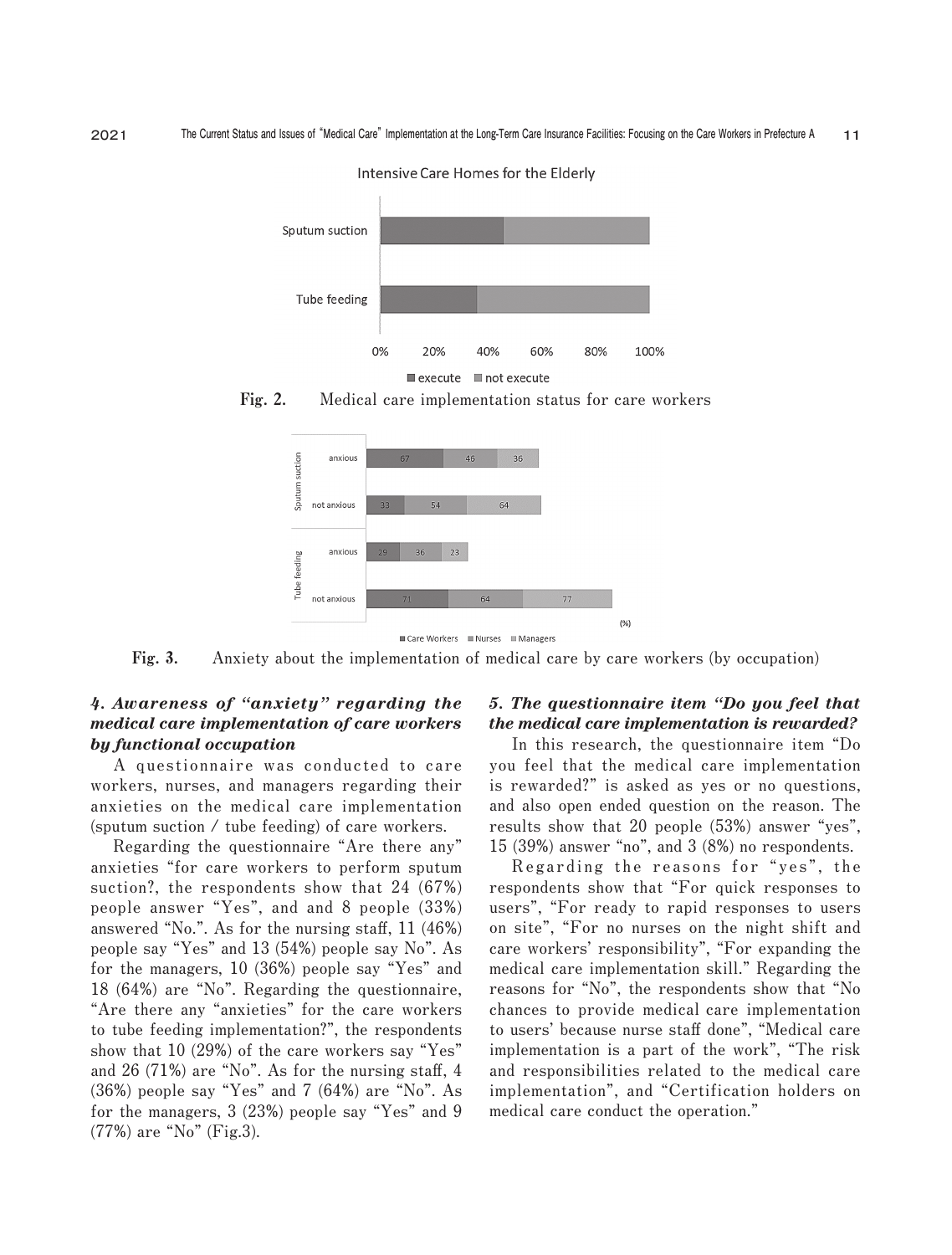# *Do you think care workers can provide the medical care implementation?*

**The Yes or No Question and open ended question "Do you think care workers can provide the medical care implementation?" is asked to the nurse staff. The results show that 37 people (86%) answer "yes" and 6 people (14%) answer "no". Regarding the reasons for "Yes", "To make use of taking on-the-job training", "Nurses cannot handle the whole implementation all alone", and "Sputum suction is needed to users at night in the absence of nurses ". Regarding the reason for "No", "the risk is too high in the shortage of care workers and in the complicated and busy daily tasks".**

# *Do you recommend on-the-job training in medical care to care workers?*

**The "yes" or "no"question and openended question are asked to managers, "Do you recommend on-the-job training on medical care to care workers?", the respondents answer the question and write the reason. The result shows that 28 (70%) people answered "yes" and 12 (30%) answered "no". The reasons for "yes" are that "to improve the skills of care workers", "to deal with the situation in the absence of nurses at night shifts and in emergencies", and "The medical care needs of users are increasing". The reasons for "no" are that "an established system that can be done by nurses " and "A shortage of care workers or nurse staff cannot afford to participate in onthe-job training".**

#### Discussion

### *Certification of certified care workers*

**The certification holders of certified care workers are 6 people for the 1st training, 21 for the 2nd training, 2 for the 3rd training, and 9 for unknown. The number of trainees 2nd training is the highest at each facility. Of the 58 facilities that responded, 38 facilities (69%) were found to be certification holders. It is found that approximately 30% of the facilities surveyed this time have unskilled and unqualified holders. Originally, it is essential to increase the number of care workers qualified certification holders and become a core leader in medical care implementation. However, skill up on-the-** **job training for medical care implementation has not progressed in the Long‐Term Care Insurance Facilities because many issues such as ensuring safety management in the facility, shortage of care workers and securing sufficient training time make it difficult. Since the needs for medical care implementation are expected to increase from now on, it is desirable that a training system will be established as soon as possible depending on the situation at the Long-term Care Insurance Facility.**

# *Acceptance status of users who need medical care implementation*

**In recent years, the number of users who need medical care implementation has been increasing in Intensive Care Homes for the Elderly. However, due to insufficient medical care supply system such as the not enough placement of nurses, users in need cannot be accepted. Hayashi (2010). Regarding tube feeding and sputum suction implementation, Whether or not nurses are assigned at night shift has a great impact on users acceptance Mihara (2015). It is necessary to create and prepare the environment in which care workers can safely provide medical care implementation, in order to make it easier to accept users who need medical care implementation. In addition, in order for care workers to provide medical care implementation on a daily basis, nursing guidance from nurses is required. Therefore, it is considered that establishing a system that allows frequent on-thejob training at each facility will be needed with the cooperation between care workers and nurses.**

# *Implementation status of medical care by care workers*

**This study shows that the medical care implementation status of care workers in Intensive Care Homes for the Elderly is 46% for sputum aspiration and 36% for tube feeding. None of the respondents answered that they are implementing it at the Long-Term Care Health Facility and the Medical Long-Term Care Sanatorium. In the case of Intensive Care Homes for the Elderly, the absence of night shift nurses and irregular work shift indicate that care workers**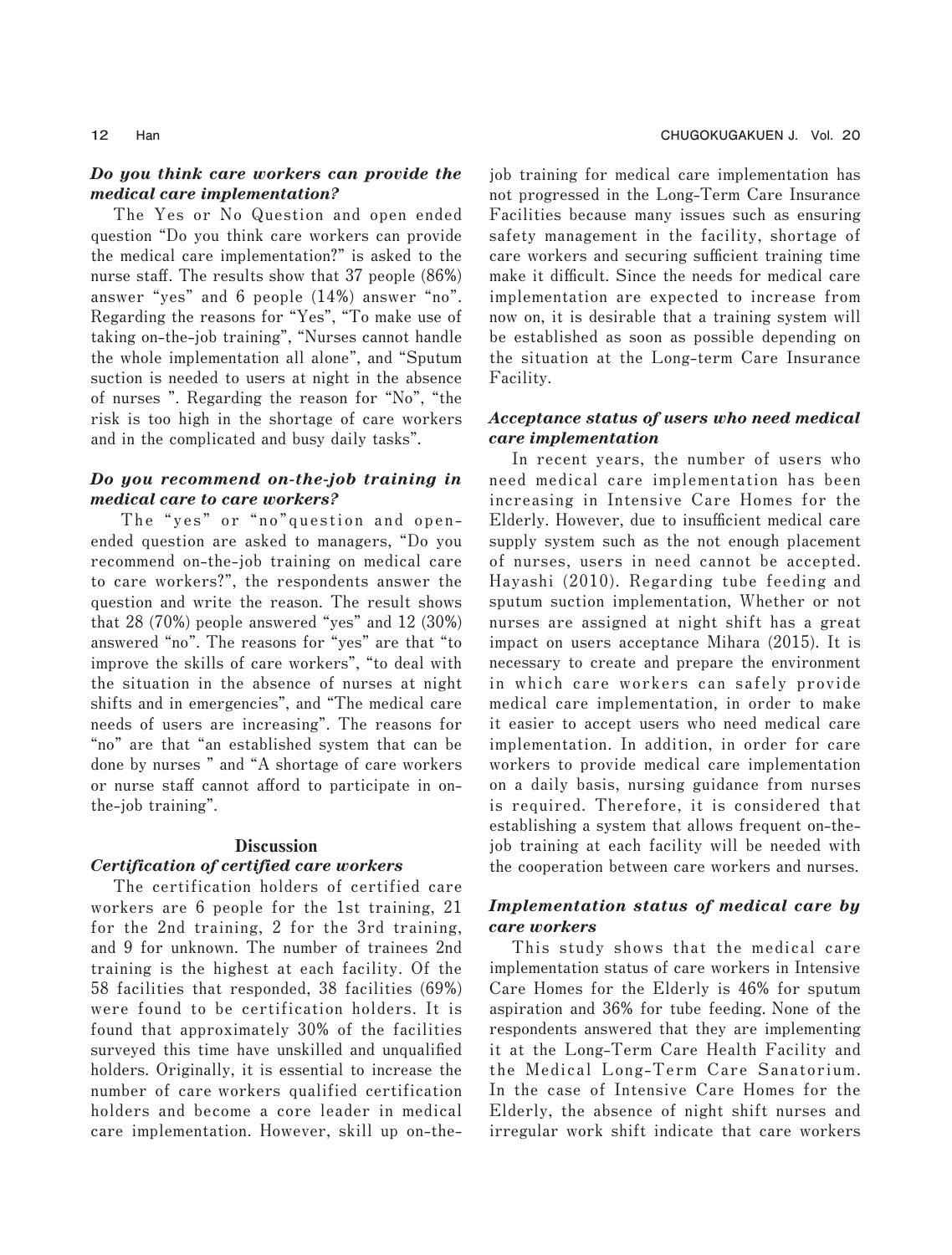**have more opportunities to provide medical care implementation. On the other hand, in the Long-Term Care Health Facility and the Medical Long-Term Care Sanatorium, the medical care system is established, so it can be considered that nurses are in charge of medical care implementation. It is not easy to generalize the implementation status of medical care at each facility because it depends on the survey period, area or region, target respondents, and survey items Kusunaga (2018). According to Takahashi et al. (2016), it is needed that in order to accept users needed medical care implementation, not only develop the human network and the nursing care facility and equipment system at the facility, but also build strengthened risk management system so that care workers can provide safe and reliable medical care implementation. Particularly, in the case of "tube feeding", most facilities have a system in which nurses perform it, it is urgently needed to provide medical care implementation done by care workers in the absence of nurses at night shift.**

# *Reasons care workers do not provide medical care implementation*

**At Intensive Care Homes for the Elderly, regarding the questionnaire to perform or not perform "sputum suction", 46% of care workers answered "yes" and 54% answered "not". Regarding the questionnaire to perform or not perform "tube feeding", 36% answered "yes" and 64% answered "not". The most common "not" respondent is "because the nurses do medical care implementation when needed". It has been shown that many long-term care insurance facilities still do not provide medical care implementation done by care workers.**

**According to Kashiwaba et al. (2019), it is reported that there is a big difference in awareness to the medical care implementation between nurses and care workers.**

**In addition, it is found the contrary views that in a certain aspect, providing medical care implementation by care workers can improve the social status or perception to the care workers, and lead to skill improvement and image enhancement of them, in another aspect, loss of social trust occurs when accident happens, and**

**medical care is the specific task of nursing staff. Regarding the medical care implementation, the respondents show that "Originally it is a task of nurse staff", "It is not clear to what extent care workers can perform medical care implementation", "At night shift, care workers cannot help doing it in urgent situation." Yasuda et al (2006). In this survey, the lack or difference of awareness among occupational function in the medical care implementation is highlighted. It is thought care workers are largely due to "lack of knowledge" and "shortage of experience", and nurses and managers still show negative opinions on medical care implementation performed by care workers, from the respondents such as "because it is a medical practice" and "not to be admitted because it is a medical practice".**

# *Regarding anxiety in the implementation of "sputum suction"*

**In this survey, care workers are shown to feel anxious about the medical care implementation. The respondents have anxiety on medical care implementation, such as "Can I safely implement medical care without damaging the throat or nose of users?" and "No opportunities to perform it on a daily basis make me anxious." Challenges of technical aspects and emergency response or treatment are raised. It is shown that more than half of the people working in long-term care insurance facilities feel anxious when performing sputum suction. Tahara et al., (2103). It is found that the causes of anxiety are divided into two by technical aspects such as lack of experience and knowledge, insufficient skills, and factors of human sensory reception such as pain experience, perception of painful facial expressions, and unclear scary image. Sekiya et al. (2016). It is said that regarding anxiety on the implementation of mucus aspiration, etc., "at the sudden change of user / in an accident" is the highest at 62%, and care workers who provide medical care implementation every work tend to have a low degree of anxiety. Yazawa et al. (2016). This indicates the necessity for accumulating more experience, such as frequent medical care implementation, even he or she holds a qualification holder. From now on, it is necessary**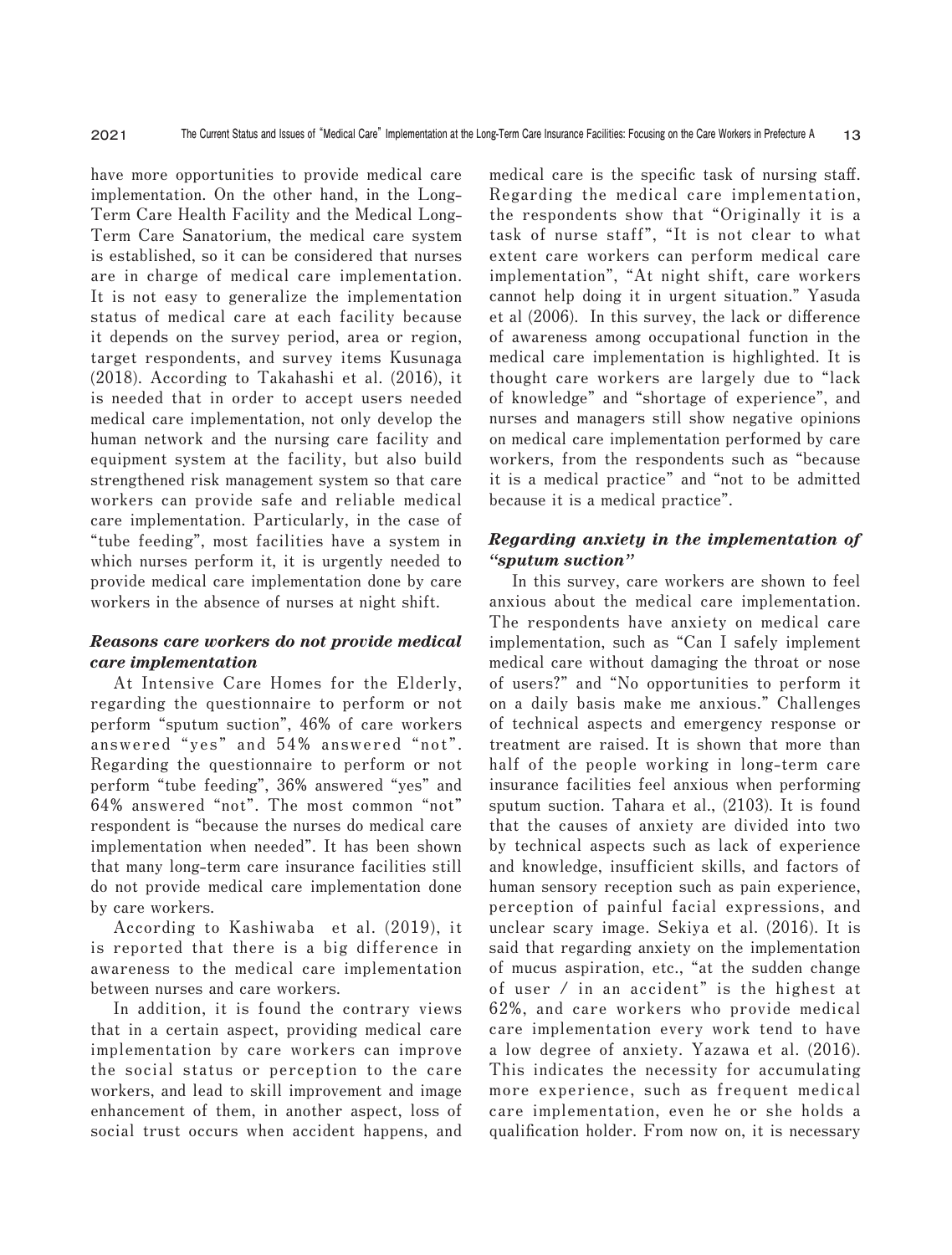**to study on the research of how and where care workers feel anxious based on this survey.**

# *Regarding anxiety in the "tube feeding" implementation*

**In all functional occupation, the percentage of "no anxiety" on the respondent is higher than that of "anxiety". A lot of no responses are found, but the reason of no responses is that the percentage of people who are implementing "tube feeding" is low. As with "sputum suction", "tube feeding" is being carried out with anxiety by a care worker under the current situation. However, Tachibana et al. (2015) report that anxiety about tube feeding can be alleviated by working in collaboration with nurses. This survey also shows that many respondents answered that the care workers are "no anxiety" when they work in collaboration with the nurse staff. Inexperienced care workers may need to work with nurses to provide medical care implementation.**

# *Measures to eliminate anxiety in the implementation of medical care (sputum suction / tube feeding)*

**This survey suggests that care workers, nurses, and facility managers all the care relatedoccupation in the facility are needed to attend "regular training." In order to alleviate anxiety in the medical care implementation, it is necessary for care workers and nurses to assist the users together through regular staff training at the facility.**

**Soma (2015) reports that many differences are found between in the nursing care facility and the medical field when conducting medical care "such as mucus aspiration, etc." training program, sharing information that matches the on-site situation of the nursing care facility is essential. In addition, it is pointed out that at care worker welfare training facilities, the nursing instructor who provides guidance needs to understand nursing welfare training education, and nursing welfare training education is not to be apart from medical care Maruyama (2014). In any case, in order for care workers to safely carry out medical care, it is urgent to create and support the environment for "training" that matches the**

**on-site situations of the long-term care facility.**

# *Do care workers feel it rewarded to provide long-term medical care?*

**The reasons the care worker feel rewarded are "because the user can be implemented with a quick response", "Because care workers can work immediately on site to users", and "Medical care implementation lead to skill improvement". On the other hand, those who do not feel rewarded are "I do not have the opportunity to provide medical care implementation because nurses do it", "I am worried about the risks and responsibilities on the medical care implementation", "Medical care implementation to the users need do the certification holders". "The survey reveals that more care workers "do not" provide medical care implementation than those "do". This is shown that care workers feel medical care implementation is rewarded, but it also puts a heavy physical and mental burden. the medical care implementation from the perspective of care workers, not only increases the tasks of nursing care work, but also remains anxiety about medical accidents. According to Shibata (2015), medical care implementation does not lead to improved expertise of care workers, but it is better to limit the scope of medical care implementation, such as sputum suction and tube feeding for users who need it. It is thought that Shibata's research shows a negative affirmation. From now on, in order for care workers to actively and positively carry out medical care implementation safely and adequately and also feel rewarding, it is necessary for care workers to increase opportunities for collaboration with nurses in a thorough and detailed safety management system in the longterm insurance care facilities.**

# Conclusion

**The issue of medical care is not just limited to care workers, but it is needed to work in collaboration with the nurses and facility managers. The factors of anxiety on the medical care implementation by care workers are that nurses carry out medical care implementation on a daily basis, so that care workers have no opportunities to provide medical care for the**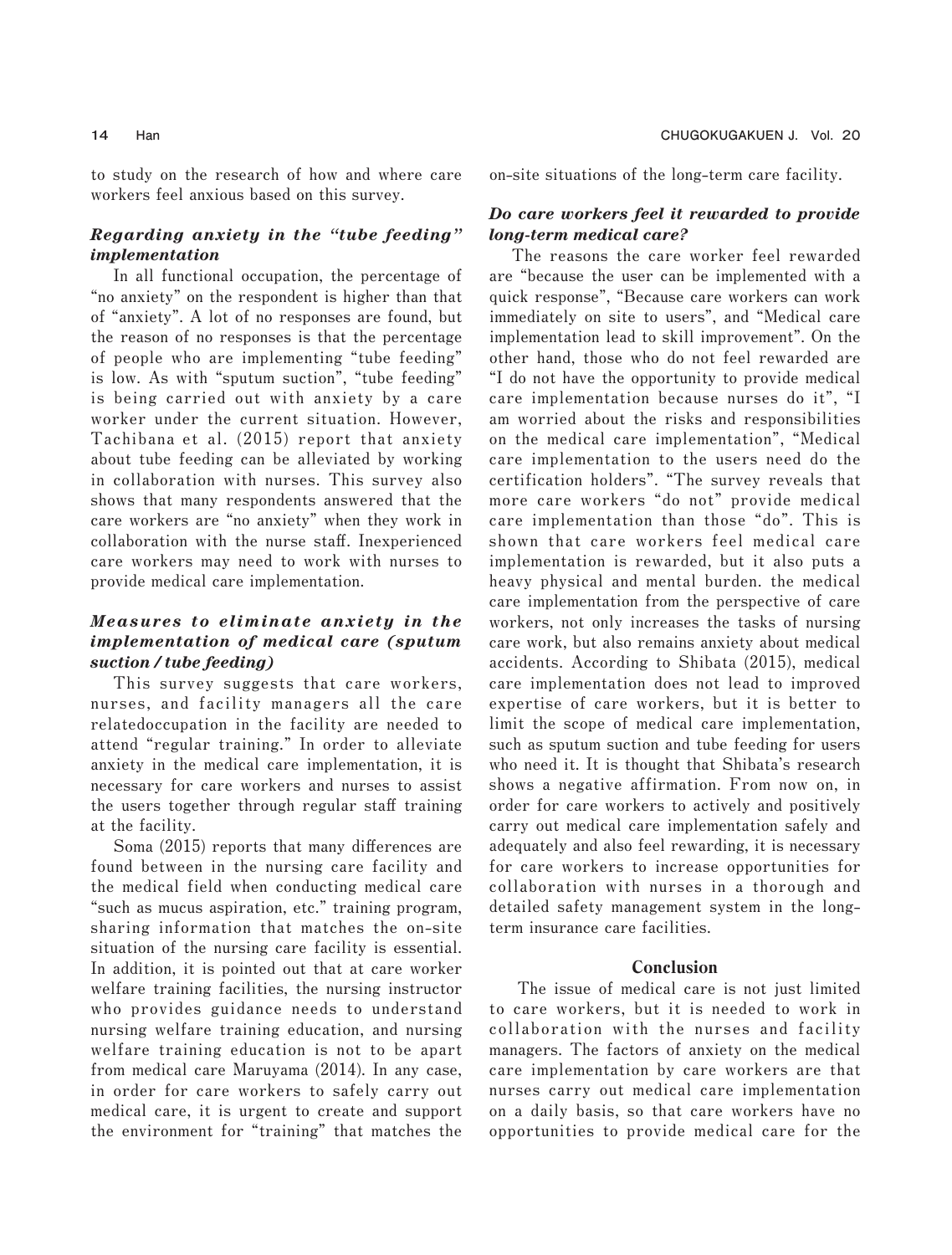**elderly and that there are few users who require medical care implementation. It is suggested that inexperienced care workers are also one of the factors. Therefore, in order for care workers to provide medical care promptly and accurately, it is necessary to increase the opportunities of on-the-job training plans such as continuous follow-up training. From now on, in order for care workers to safely carry out medical care implementation and improve the skills, the following issues need to be solved.**

- **① Increase the opportunities of on-the-job training to improve the skills of each care worker**
- **② Establish a system for regular in-facility and off-site training by medical professionals and continuous follow-up training of certification holders**
- **③ Allocation of care workers and medical staff in proportion to the number of users who need medical care implementation**

### Acknowledgement

**Sincere gratitude and deep appreciation must be expressed to all the care workers, nurses, and managers of the long-term care insurance facility who respond to the questionnaire in this survey.** 

#### References

**Health, Labour and Welfare Ministry (2010): (Social welfare officer and care welfare officer law enforcement regulations) Ministerial Ordinance to partially revise the social welfare officers and care welfare officer law enforcement regulations (Ministry of Health, Labor and Welfare No. 126) Web site:**

**https://www.mhlw.go.jp/seisakunitsuite/ bunya/hukushi\_kaigo/seikatsuhogo/ tannokyuuin/02\_hourei\_04.html [accessed Feb. 22, 2021](in Japanese)**

**Ministry of Education, Elementary and Secondary Education Bureau, Child and Student Division Manager, Ministry of Health, Labor and Welfare, Higher Education Bureau, Medical Education Division, Ministry of Health, Labor and Welfare, Social and Assistance Bureau, Welfare Infrastructure Division (2013):, Company-supported base 0327 No. 1 Web** **site:**

**https://www.fukushihoken.metro.tokyo. lg.jp/kiban/koza/kankeitsuuchisyuu.files/ iryoutekikea.pdf (accessed Feb.22, 2021)(in Japanese)**

**Health, Labour and Welfare Ministry (2020): Implementation status of sputum suction system, Reiwa 2nd year Prefectures, etc. Sputum suction implementation status. Web site:**

**https://www.mhlw.go.jp/content/000409793. pdf [accessed Feb.6, 2021](in Japanese)**

- **Morinaga Y.(2016): Present status and Problem of "the medical care" in the Elderly person Nursing Facility in Nara,** *Bulletin of Nara Saho College***, (24), 81-88, (in Japanese)**
- **Kwashima K., Hashimoto C. (2017) : Educational design for better cooperation between longterm care and nursing-Through training programs such as sputum suction by care workers-,** *Community caring***, 19(2) 82-85.(in Japanese)**
- **Yoshida S.(2016):** *A Little Dictionary of Welfare/ Care and Rehabilitation***.,eiko-sha, Tokyo. (In japanses)**
- **Hayashi N. (2010): A study of medical care services for certified care worker,** *Bulletin of Tokai Gakuin University* **(4), 61-68, (in Japanese)**
- **Mihara I., Watanabe T., Tsuchida K., Nakamura H., Endo K., &Onodera A.(2015): Assessment of the current status and issues in acceptance of clients with high medical acuity at long term care service provider offices and facilities in area B,** *An Official Journal of the Japan Primary Care Association***, 38(4), 386-390, (in Japanese)**
- **Kusunaga T.(2018): Examination of the ideal way of education of medical care in the training course for long-term care welfare-from the literature review of research studies-,** *Longterm care welfare education***, 23(2), 53-63 (in Japanese)**
- **Takahashi N., Kanoya Y.(2016): Current Implementation Status of and Issues Regarding Sputum Suction and Tube Feeding: Care Workers Skills in Long Term Care Insurance Facilities,** *Journal of Japanese Society of*